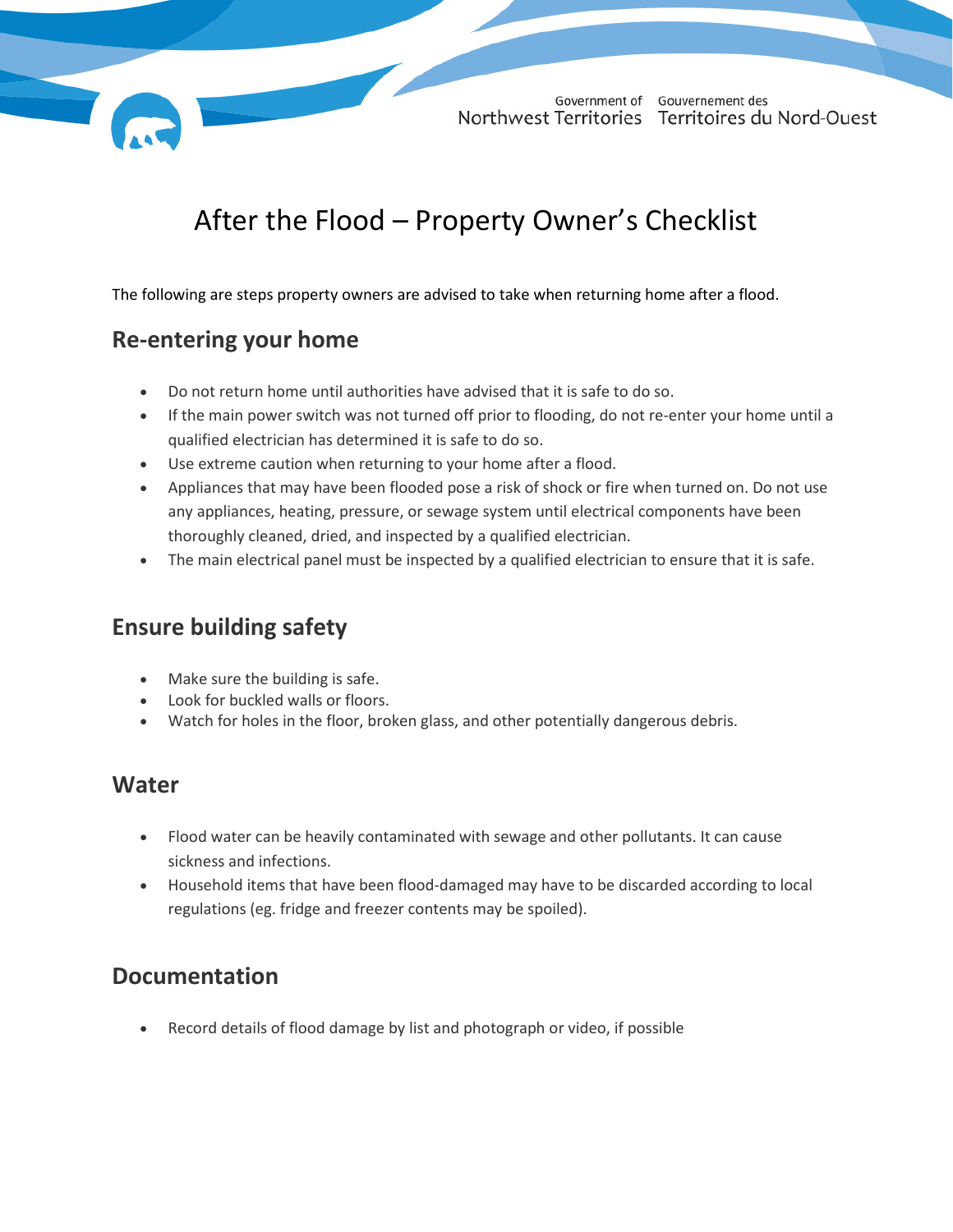### **Cleanup**

Maintain good hygiene during flood cleanup. Minimize contact with floodwater or anything that may have been in contact with it. Keep children away from contaminated areas during cleanup operations.

#### **Recommended flood cleanup equipment**

- Gloves, boots
- Masks and other protective gear
- Pails, mops, and squeegees
- Plastic garbage bags
- Unscented detergent
- Large containers for soaking bedding, clothing and linens, and clotheslines to hang them to dry

#### **Additional equipment**

- Depending on your situation, you may need to rent additional equipment such as extension cords, submersible pumps, wet/dry shop vacuums, a carbon monoxide sensor and dehumidifiers, fans, or heaters.
- When using the equipment, keep extension cords out of the water.

#### **Heating and appliances**

- Do not heat your home to more than 4°C (about 40°F) until all of the water is removed.
- If you use pumps or heaters powered by gasoline, kerosene, or propane, buy and install a carbon monoxide sensor. Combustion devices can produce large amounts of lethal carbon monoxide if they're not tuned-up or are improperly ventilated.
- Do not use flooded appliances, electrical outlets, switch boxes or fuse-breaker panels until they have been checked by your local utility company.
- Whether you use a wood, gas, or electrical heating system, have it thoroughly inspected by a qualified technician before using it again – you may need to replace the furnace blower motor, switches, and controls if they have been soaked.
- Flooded forced-air heating ducts and return-duct pans should be either cleaned or replaced.
- Replace filters and insulation inside furnaces, water heaters, refrigerators, and freezers if they have been wet.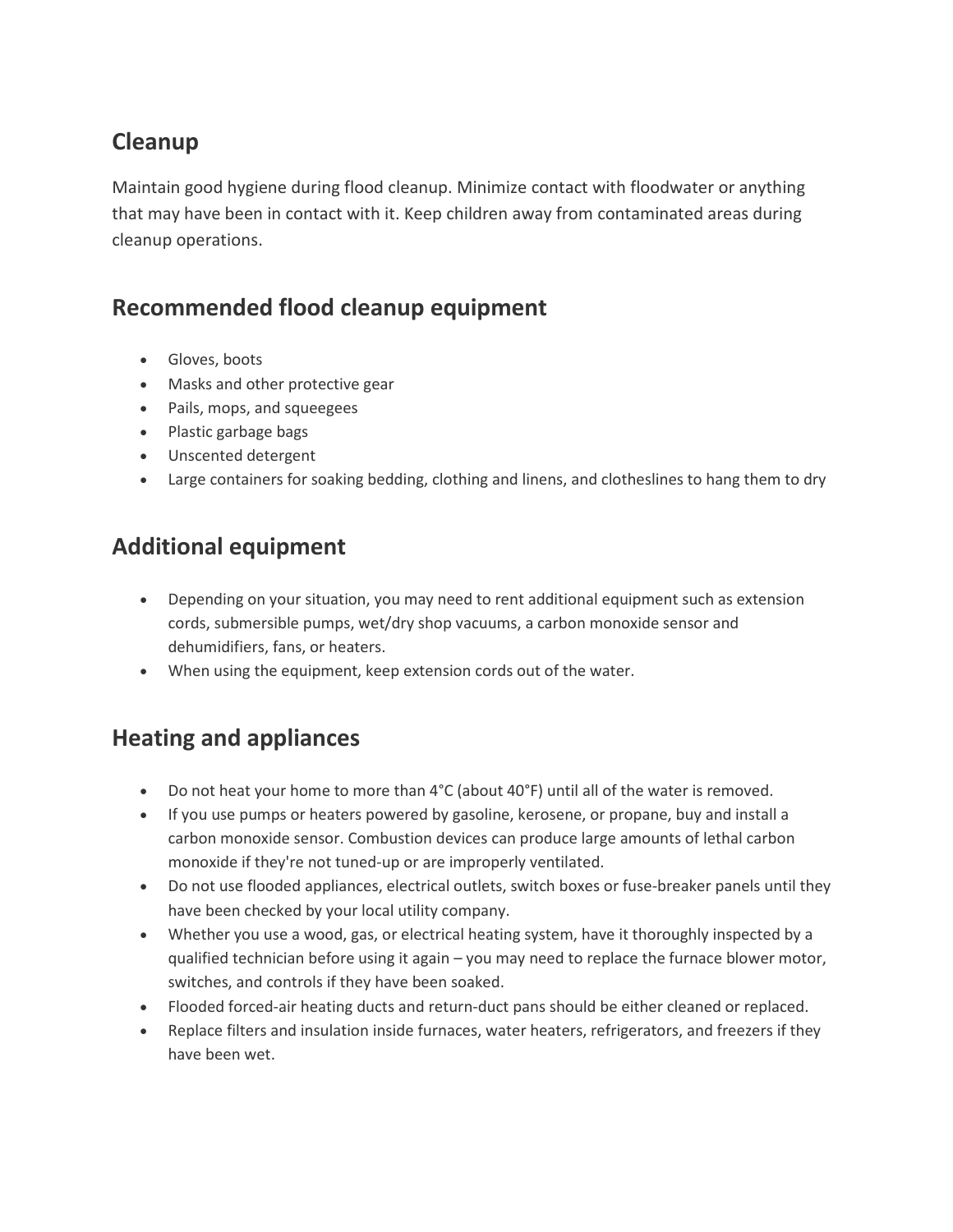#### **Floor drains**

• Flush and disinfect floor drains and sump pumps with detergent and water. Scrub them to remove greasy dirt and grime.

#### **Carpets and furniture**

- Carpets must be dried within the first two days. Carpets soaked with sewage must be discarded immediately.
- Remove residual mud and soil from furniture, appliances, etc.
- If items are just damp, let the mud dry and then brush it off.
- To test if material is dry, tape clear food wrap to the surface of the item. If the covered section turns darker than the surrounding material, it is still damp. Dry until this no longer occurs.
- For upholstered furniture you should consult a professional to see what can be salvaged. In the meantime, remove cushions and dry separately. Do not remove upholstery. Raise furniture on blocks and place fans underneath.
- Wooden furniture: Remove drawers and open doors. Do not dry quickly or splitting may occur.

#### **Mould**

- Mould can lead to serious health problems.
- You may need to have your home professionally cleaned. Check with your insurance company.
- If you are cleaning up in a room where mould is present, wear a face mask and disposable gloves.
- To minimize mould growth, move items to a cool, dry area within 48 hours and set up fans.
- Wet mould will smear if wiped. Let it dry and then brush it off outdoors.

#### **Food and medicine**

- All undamaged canned goods must be thoroughly washed and disinfected.
- Dispose of all medicines, cosmetics and other toiletries that have been exposed to flood water.
- Dispose of any of the following food items if they have been exposed to flood water:
	- $\circ$  Contents of freezer or refrigerator, including all meats and all fresh fruit and vegetables
	- o All boxed foods
	- o All bottled drinks and products in jars, including home preserves (since the area under the seal of jars and bottles cannot be properly disinfected)
	- o Cans with large dents or that reveal seepage